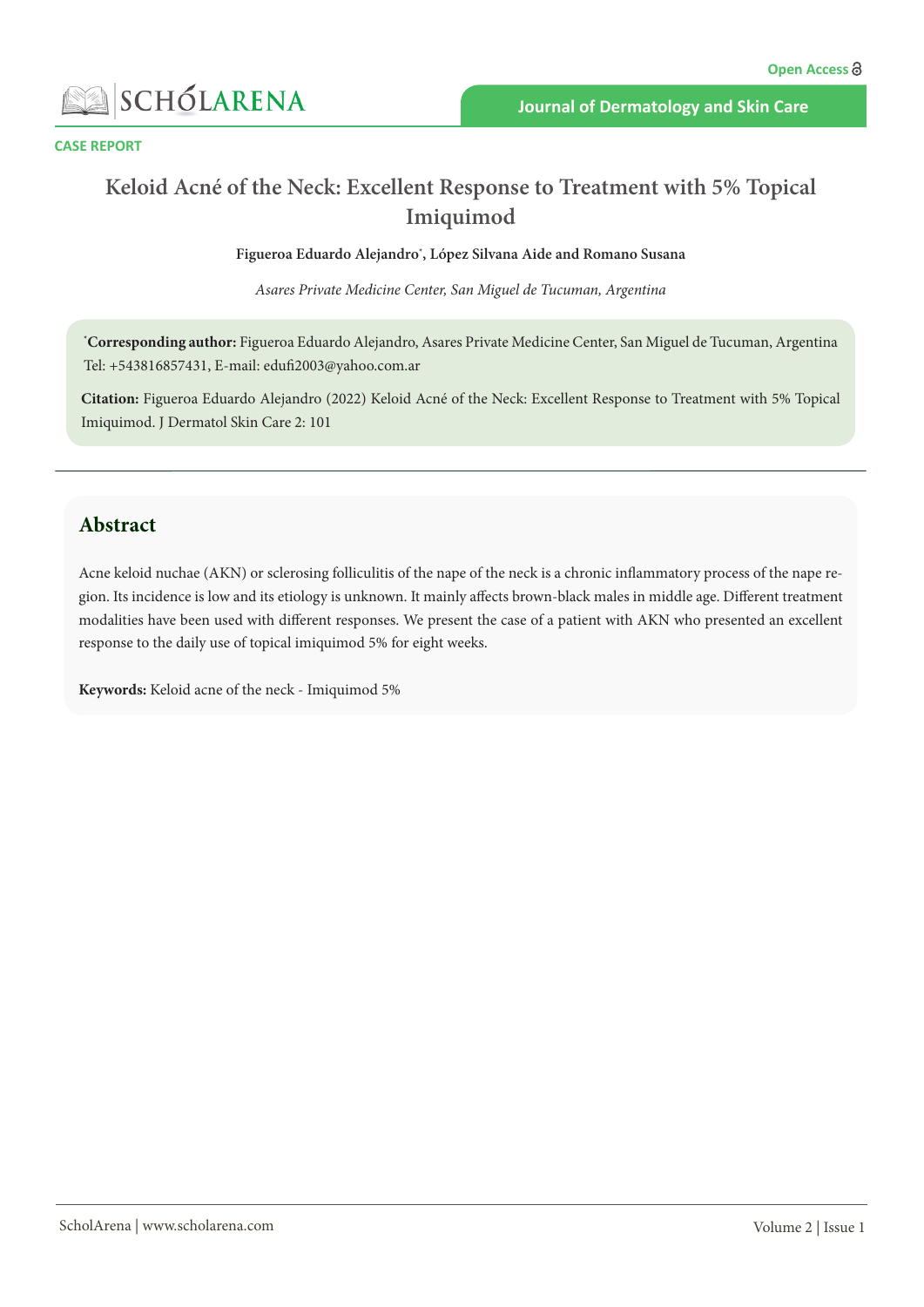## **Introduction**

Acne cheoloides nuchae is a dermatosis typical of men of African descent, which generally does not pose difficulties in clinical diagnosis. [1] However, there is no protocol regarding its therapeutic management. Different therapeutic modalities have been used over time with different responses. That is why we found it interesting to present the case of a patient with this pathology who presented an excellent response to daily use of topical 5% imiquimod for eight weeks.

## **Clinical Case**

A 21-year-old male, administrative employee, with a family history of Diabetes Mellitus and high blood pressure and a personal history of obesity (BMI 31), dyslipidemia, insulin resistance, and fatty liver, with no known drug allergies.

He consulted for asymptomatic lesions on the neck of 8 months of evolution. During that time, he reported a worsening with the appearance of new lesions. He do not do any pretreatment.

Examination revealed multiple erythematous, hemispherical papules of different sizes, with a hard consistency, some centered on a hair and others converging with each other, in the region of the neck (Figure 1). He also had some pustular lesions. He reported occasional itching. Blood analysis reported: Total Cholesterol 3.6 gr/lt, Insulinemia 96 uIU/ml, GOT 68 IU/lt and GPT 72 IU/lt, as relevant data.



**Figure 1:** Some pustular lesions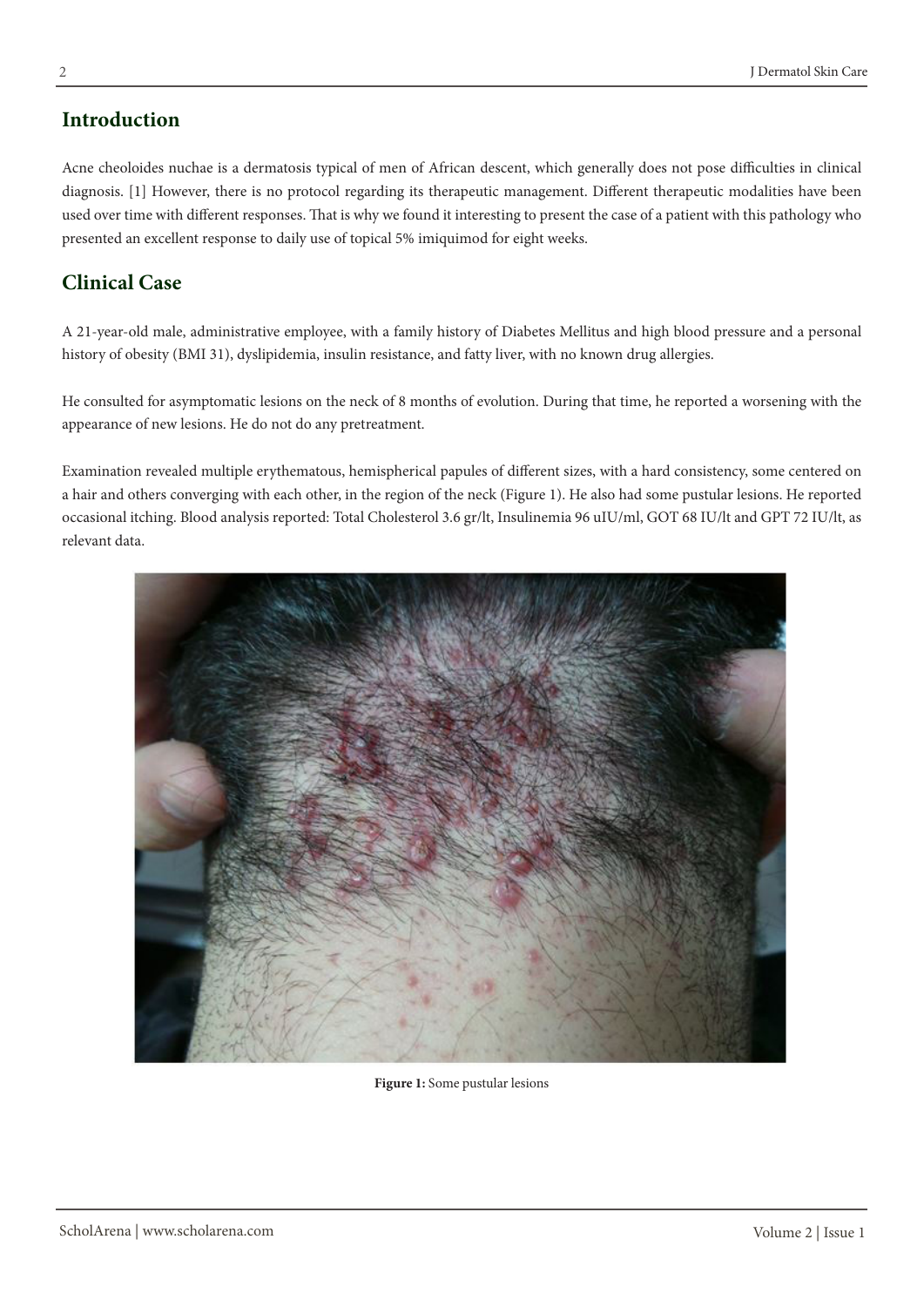A biopsy was performed of one of the lesions whose histopathological study showed: regular acanthosis of the ridges in the epidermis, an inflammatory lymphocytic infiltrate in the superficial and perifollicular dermis (Figure 2). Due to the pathological history of the patient, it was decided to start topical treatment with fusidic acid every 12 hours for 5 days to eliminate infected lesions and then with Imiquimod 5% daily at night. After eight weeks of treatment an excellent response was observed. (Figure 3)



**Figure 2:** A biopsy was performed of one of the lesions whose histopathological study showed



**Figure 3:** Treatment after 8 weeks of time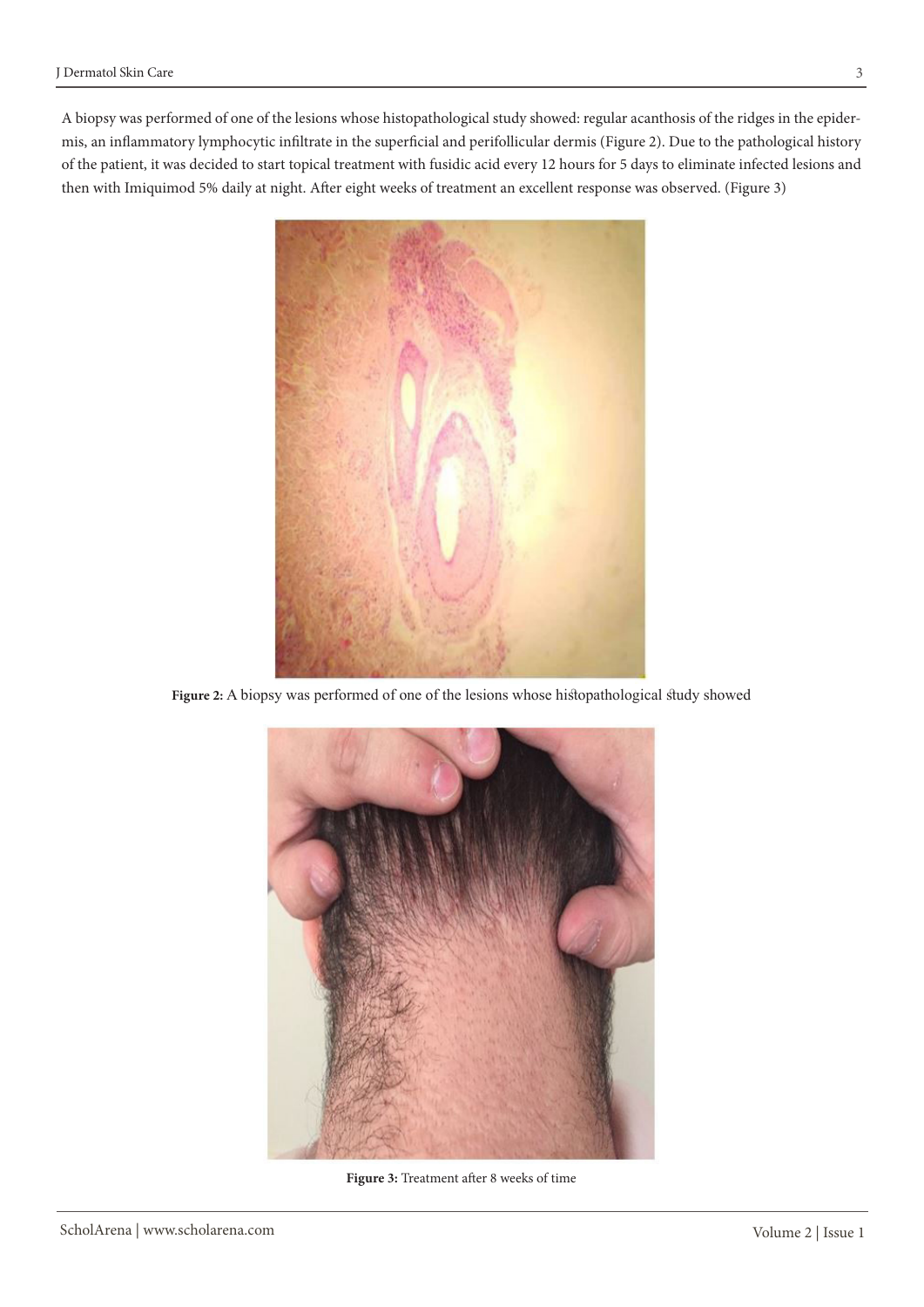#### **Commentary**

Acne keloid nuchae (AKN) is a superficial chronic inflammatory dermatosis that compromises the hair follicles of the occipital region of the scalp. [1,2,3]

Its etiology is unknown. Several authors have proposed that it could be caused by irritation and chronic occlusion of the hair follicles, although other factors would include autoimmunity, excess androgens or increased sensitivity to them, seborrheic constitution, increased number of mast cells in the area and some medications. (diphenylhydantoin, carbamazepine or cyclosporine). [3,4] At first, it usually presents as papules and pustules, erythematous, inflamed and firm, in the form of domes, on the nape of the neck, with time fibrosis occurs, with fusion of the papules, forming scarring plaques reminiscent of keloids. [3] Patients usually report itching, burning sensation or pain. [5] Initial histopathological studies show follicular and perifollicular inflammation and then altered hair follicles, a foreign body reaction with acute and granulomatous inflammation and subsequent dermal fibrosis. [6] Treatments described to date include the topical use of antibiotics (fusidic acid, erythromycin, or clindamycin), retinoids, high-potency corticosteroids, and urea. [8] Also the intralesional use of triamcinolone acetonide.[7] Oral antibiotics such as tetracycline, minocycline or doxycycline can improve the acute flare.8 Oral retinoids, mainly isotretinoin, have been shown to be useful in some patients.[2] The surgical approach is usually reserved for larger lesions that do not respond to medical treatments and include: electrosurgery, cryotherapy, excision and grafting, excision with primary closure, excision and closure by secondary intention, and excision by staged primary closure. [7] In recent years, the use of laser therapy (CO2, 1064 nm Nd-YAG, 59 nm pulse dye laser, 810 nm Diode laser and Alexandrite laser) has been reported. [9] In the management of AKN, the use of imiquimod (IMQ) has been little reported in the world medical literature. One article reported that the use of IMQ for five consecutive days for eight weeks has been successful in some patients [4] and another study, small and open, showed success with the use of IMQ and topical pimecrolimus for eight weeks, being effective, well tolerated and with good cosmetic benefit.[10] The mechanism of action of this drug is related to the innate and adaptive immune pathways: it stimulates numerous cytokines (INF Alpha, IL1, IL6, IL8, IL10, TNF Alpha), inhibits angiogenesis, activates caspases 8 and 3 and its ligands, increasing the rate of apoptosis in keloid fibroblasts and activating perforins, in addition to stimulating and activating four antigen-presenting cells: langherans cells, dendritic cells, macrophages and B lymphocytes.[11,12]from these actions Imiquimod would improve AKN lesions.